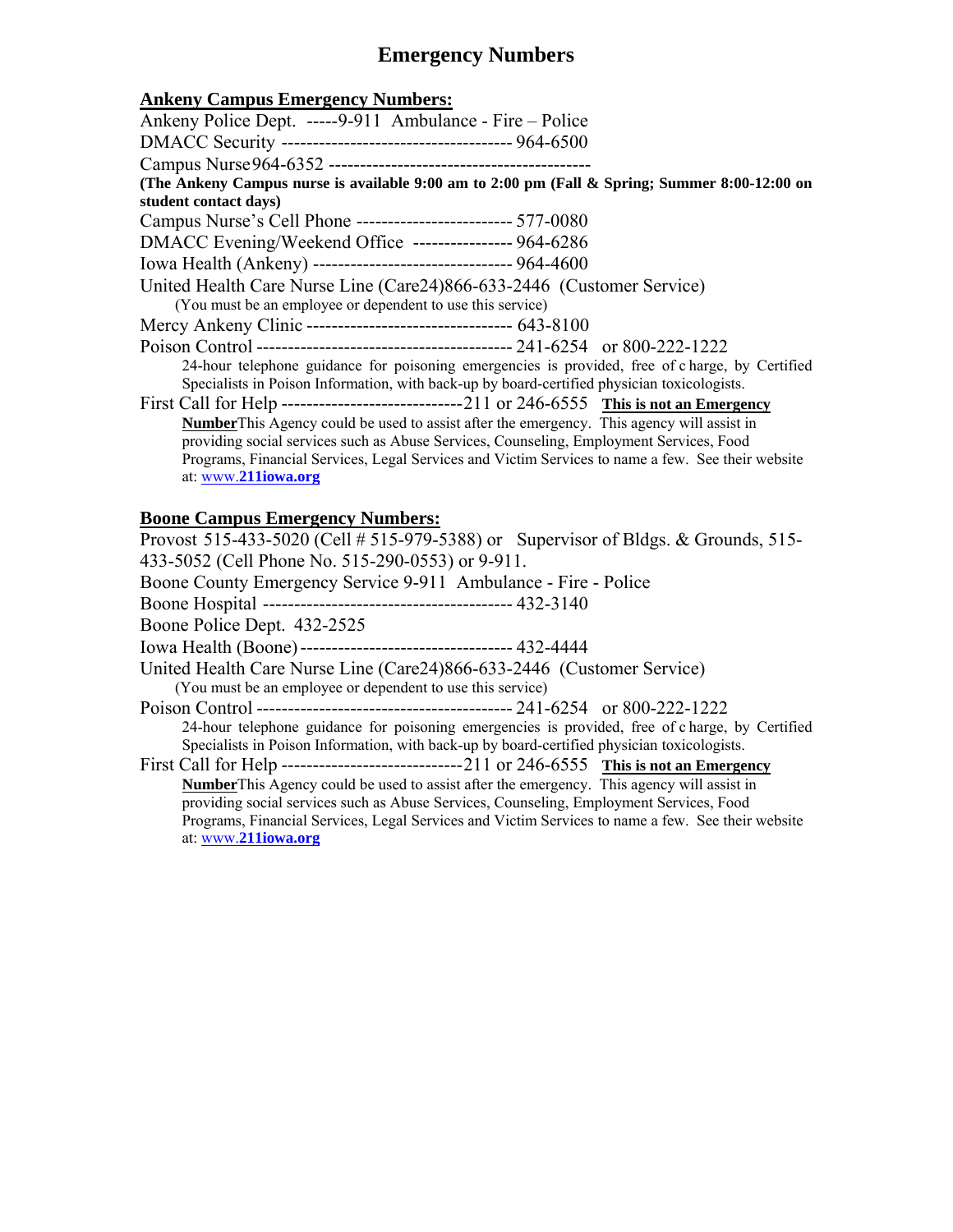### **Carroll Campus Emergency Numbers:**

 Specialists in Poison Information, with back-up by board-certified physician toxicologists. **Number**This Agency could be used to assist after the emergency. This agency will assist in providing social services such as Abuse Services, Counseling, Employment Services, Food Programs, Financial Services, Legal Services and Victim Services to name a few. See their website Provost 712-792-8308 (Cell # 712-830-5331) or Supervisor Bldgs & Grounds, 712-792- 8312 (Cell Phone No. 712-830-3072), or 9-911. Carroll County Emergency Service 9-911 Ambulance - Fire - Police St Anthony Hospital ----------------------------------- 792-3581 DMACC Evening Services -------------------------- 792-1755 Employee/Student Assistance ----------------------- 792-1755 Iowa Health (Des Moines) ---------------------- 515-274-1518 United Health Care Nurse Line (Care24)866-633-2446 (Customer Service) (You must be an employee or dependent to use this service) Poison Control ----------------------------------------- 241-6254 or 800-222-1222 24-hour telephone guidance for poisoning emergencies is provided, free of c harge, by Certified First Call for Help ----------------------------- 211 or 246-6555 **This is not an Emergency**  at: www.**[211iowa.org](www.211iowa.org)** 

#### **Newton Campus Emergency Numbers:**

 Specialists in Poison Information, with back-up by board-certified physician toxicologists. **Number**This Agency could be used to assist after the emergency. This agency will assist in providing social services such as Abuse Services, Counseling, Employment Services, Food Programs, Financial Services, Legal Services and Victim Services to name a few. See their website Provost 641-791-1721 (Cell # 515-249-5537) or Supervisor Bldgs & G rounds 641-791- 1795 (Cell Phone No. 641-831-7037), or 9-911. Emergency Service 9-911 Ambulance - Fire - Police Skiff Medical Center (24 hr) Emergency ----- 641-791-4300 Iowa Health (Des Moines) ---------------------- 515-274-1518 United Health Care Nurse Line (Care24)866-633-2446 (Customer Service) (You must be an employee or dependent to use this service) Poison Control ----------------------------------------- 241-6254 or 800-222-1222 24-hour telephone guidance for poisoning emergencies is provided, free of charge, by Certified First Call for Help ----------------------------- 211 or 246-6555 **This is not an Emergency**  at: www.**[211iowa.org](www.211iowa.org)** 

### **DMACC Career Acad./ Hunziker Center:**

| Site Director 515-663-6706 (Cell # 515-238-7906), or 9-911.                                       |
|---------------------------------------------------------------------------------------------------|
|                                                                                                   |
|                                                                                                   |
|                                                                                                   |
| Iowa Health (Des Moines) ----------------------515-274-1518                                       |
| United Health Care Nurse Line (Care24)866-633-2446 (Customer Service)                             |
| (You must be an employee or dependent to use this service)                                        |
|                                                                                                   |
| 24-hour telephone guidance for poisoning emergencies is provided, free of charge, by Certified    |
| Specialists in Poison Information, with back-up by board-certified physician toxicologists.       |
|                                                                                                   |
| <b>Number</b> This Agency could be used to assist after the emergency. This agency will assist in |
| providing social services such as Abuse Services, Counseling, Employment Services, Food           |
| Programs, Financial Services, Legal Services and Victim Services to name a few. See their website |
| at: www.211iowa.org                                                                               |